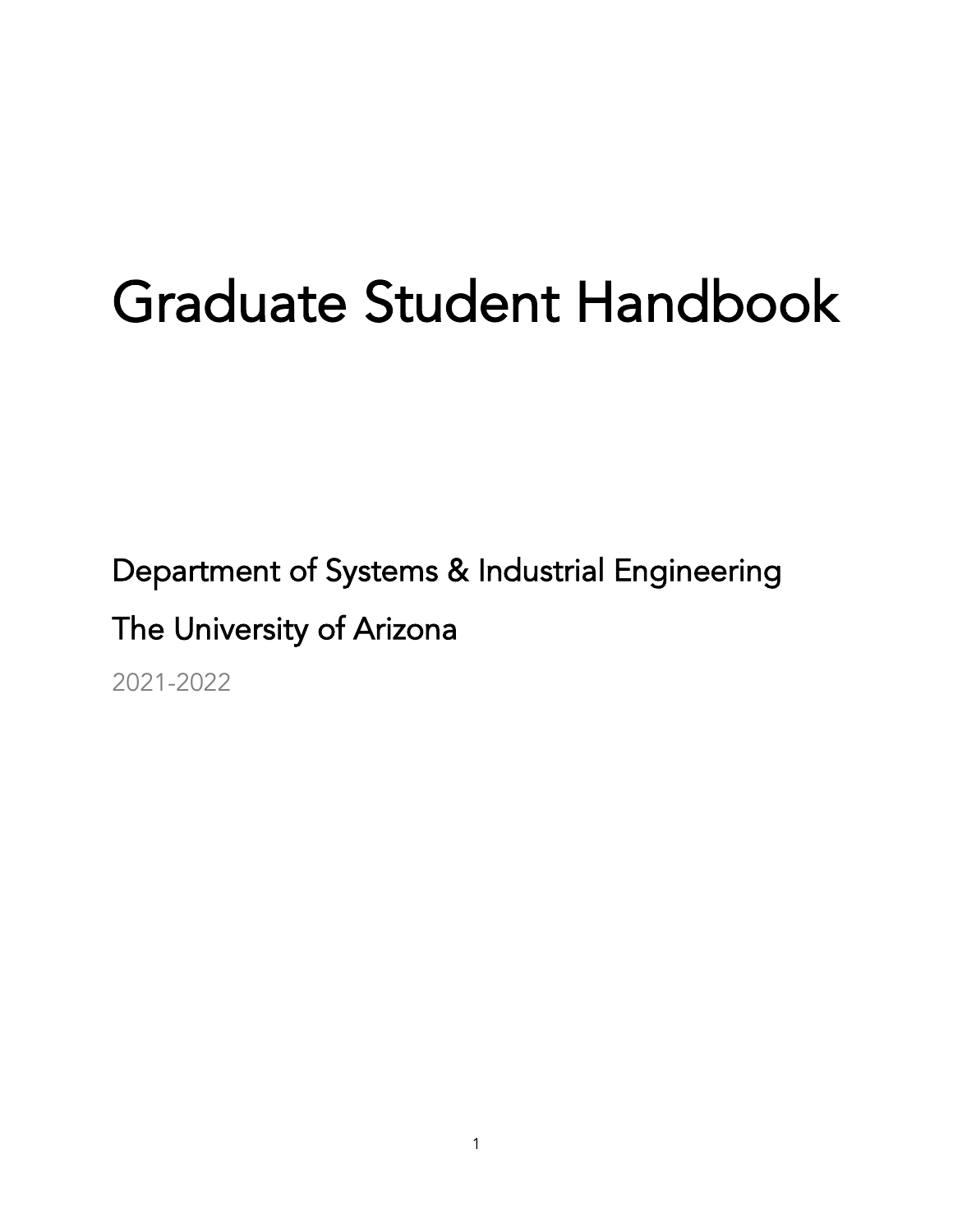# **Table of Contents**

| 1. |      |  |  |
|----|------|--|--|
|    | 1.1. |  |  |
| 2. |      |  |  |
|    | 2.1. |  |  |
|    | 2.2. |  |  |
|    | 2.3. |  |  |
|    | 2.4. |  |  |
|    | 2.5. |  |  |
|    | 2.6. |  |  |
|    | 2.7. |  |  |
|    | 2.8. |  |  |
| 3. |      |  |  |
|    | 3.1. |  |  |
|    | 3.2. |  |  |
|    | 3.3. |  |  |
| 4. |      |  |  |
|    | 4.1. |  |  |
|    | 4.2. |  |  |
|    | 4.3. |  |  |
|    | 4.4. |  |  |
|    | 4.5. |  |  |
| 5. |      |  |  |
|    | 5.1. |  |  |
|    | 5.2. |  |  |
|    | 5.3. |  |  |
|    | 5.4. |  |  |
|    | 5.5. |  |  |
|    | 5.6. |  |  |
| 6. |      |  |  |
|    | 6.1. |  |  |
|    | 6.2. |  |  |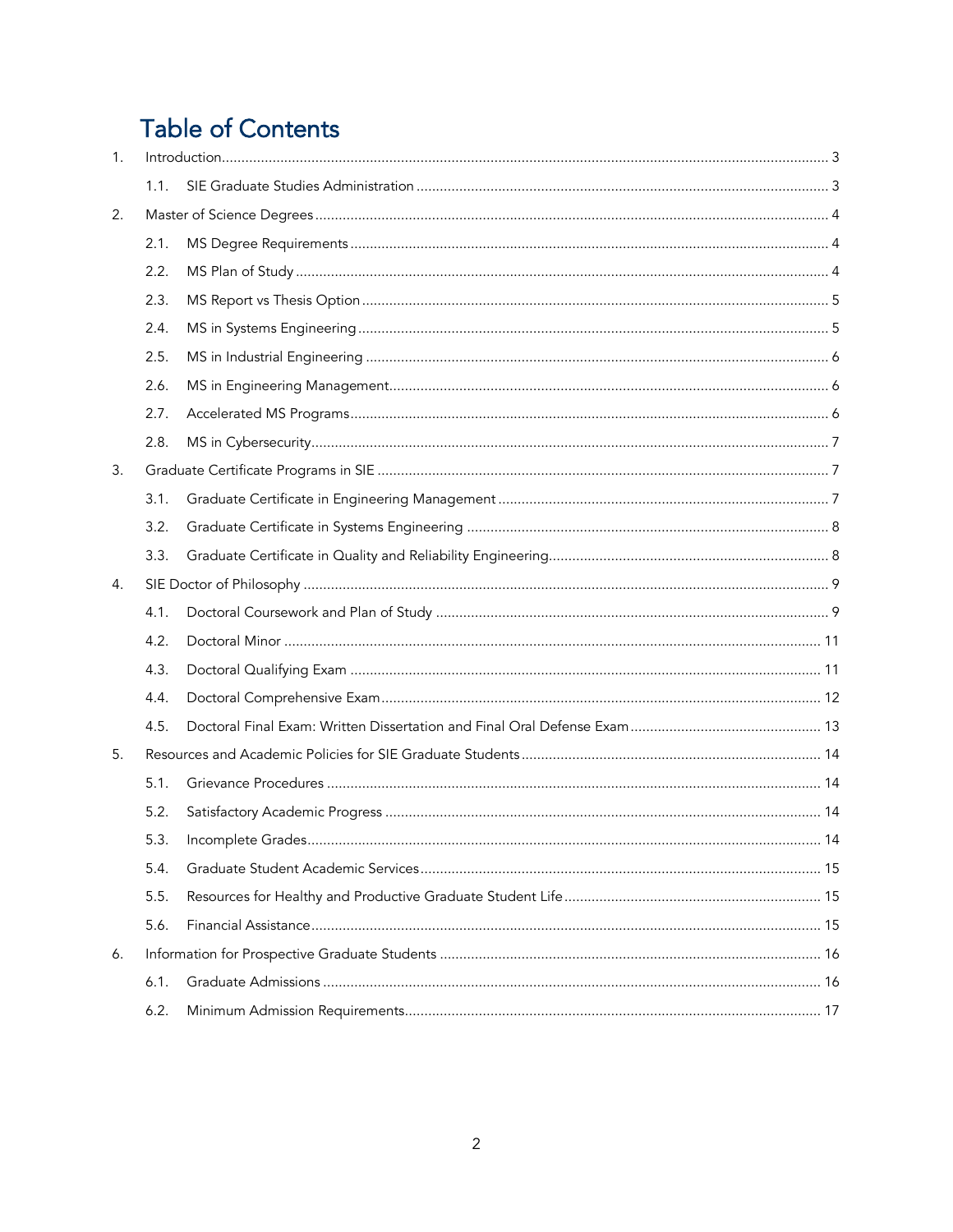# <span id="page-2-0"></span>1. Introduction

Welcome to the Department of Systems and Industrial Engineering (SIE) at the University of the Arizona! Founded in 1961 as the nation's first systems engineering academic program, the SIE department is committed to providing a welcoming learning and research environment and a comprehensive graduate curriculum leading to Master of Science (MS) and Doctor of Philosophy (PhD) degrees. The department offers three MS degrees: Systems Engineering, Industrial Engineering, and Engineering Management. At the doctoral level, the department offers a research-intensive PhD in Systems and Industrial Engineering.

The **purpose** of this handbook is to serve as a quide for current graduate students on requirements for completing SIE graduate programs. Additional information is also provided for prospective students to help them to assess opportunities for graduate studies in SIE.

### <span id="page-2-1"></span>1.1. SIE Graduate Studies Administration

The following are key contacts of individuals who will support students in their SIE graduate studies.

#### Graduate Program Coordinator

The Graduate Program Coordinator provides administrative and operational support for SIE Graduate programs, in addition to advising and assisting students with general procedures related to obtaining a SIE graduate degree.

#### Director of Graduate Studies

The Director of Graduate studies, also the chair of the SIE Graduate Studies Committee, appointed by the Department Head, oversees graduate programs in SIE. The duties of the Director of Graduate Studies include the following, but are not limited to:

- Provide support and necessary resources to ensure professional well-being and success of SIE graduate students from admission through graduation.
- Lead recruitment, admission, and assessment processes for SIE graduate programs.
- Manage day-to-day operations of SIE graduate programs including review and oversight of plans of study, transfer credits, and other graduate student petitions.

The SIE Graduate Studies Committee, comprised of the Director of Graduate Studies and faculty members appointed by the SIE Department Head, provides overall leadership in administering SIE graduate programs, in collaboration with the Graduate College at the university-level: [grad.arizona.edu.](https://grad.arizona.edu/)

#### Faculty Advisor

Upon arriving at the University of Arizona, students are assigned a tentative faculty advisor based on their interests. MS and PhD students interested in pursuing research are required to identify a research advisor before the end of their first year in the program. Students are encouraged to identify and contact faculty members in their area of interest. A list of current SIE faculty, their research areas, and contact information can be found here:<https://sie.engineering.arizona.edu/faculty-staff/faculty.> Once a student and a faculty member agree to work together on research, the student should inform the Graduate Program Coordinator of this change.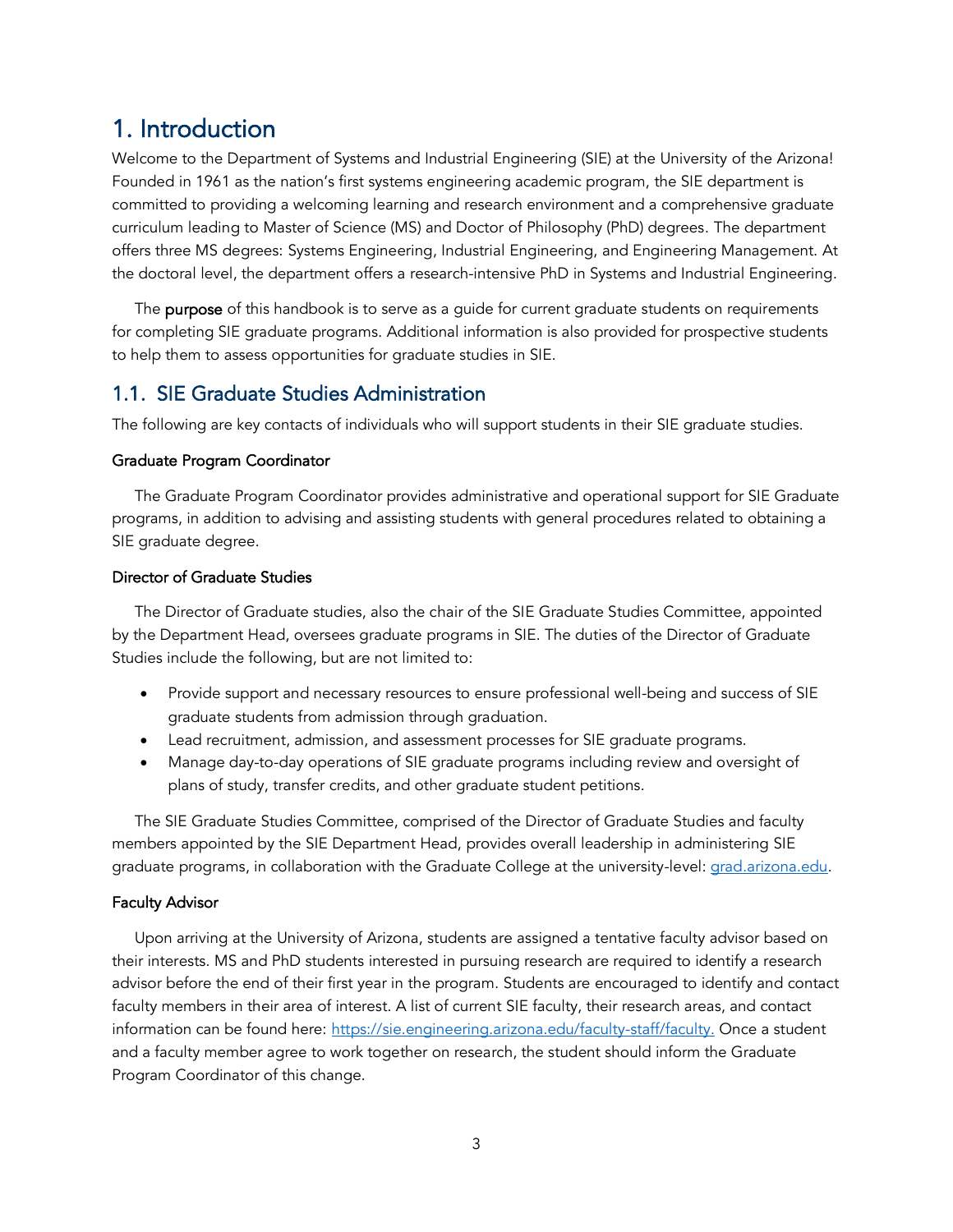#### SIE Graduate Studies Contact Information

Cindy Nguyen, Graduate Program Coordinator Vignesh Subbian, Director of SIE Graduate Studies E-mail[: grad@sie.arizona.edu](mailto:grad@sie.arizona.edu)

1127, E. James E. Rogers Way, Room 111 The University of Arizona Tucson, AZ – 85721-0020

# <span id="page-3-0"></span>2. Master of Science Degrees

SIE Master of Science (MS) programs are designed to prepare individuals for high-level professional work in systems, industrial, and engineering management.

### <span id="page-3-1"></span>2.1. MS Degree Requirements

The following general degree requirement applies to all MS programs in SIE.

- Students must earn at least 30 units of graduate credit (courses numbered 5xx, 6xx, 9xx). Credit for SIE 695A, SIE 900, SIE 920, and SIE 930 may not be counted toward the MS degree. No course may be counted toward the requirements for more than two degrees (earned at any institution). For example, an SIE 5xx course can be counted toward the MS in Systems Engineering as well as PhD in SIE, but it cannot be counted toward a third degree (e.g., MS in another program).
- The majority of course work must be taken within the SIE Department. With the faculty advisor's approval, two courses may be taken outside of SIE.
- Students enrolled in an MS degree program are expected to gain in-depth knowledge within specific methodological and/or application areas in SIE. To meet this expectation, students are encouraged to identify two areas of concentration, each consisting of courses related to a common theme. In general, SIE courses that share a common middle digit are related to a common theme.

| <b>MS Degree Options</b> |                                                      |            |  |
|--------------------------|------------------------------------------------------|------------|--|
| Option                   | Requirements                                         | Min. Units |  |
| Project Option           | 27 units of graduate coursework                      | 30         |  |
|                          | At least 3 units of SIE 909 (MS Report)<br>$\bullet$ |            |  |
| Thesis Option            | 24 units of graduate coursework                      | 30         |  |
|                          | 6 units of SIE 910 (Thesis)<br>$\bullet$             |            |  |
| Coursework Option        | 33 units of graduate coursework                      | 33         |  |

• All MS students must choose one of the options described below.

### <span id="page-3-2"></span>2.2. MS Plan of Study

The Plan of Study is the student's contract with the university regarding specific course requirements that the student must satisfy before becoming eligible for the MS degree. Students should consult with their advisor, Graduate Program Coordinator, and/or the Director of Graduate Studies to identify courses to include in the plan of the study. Students are encouraged to submit a completed plan of study through GradPath before the end of the first year in the program.

Performance Requirements: A cumulative GPA of 3.0 or higher must be maintained on all coursework taken for graduate credit. A grade of C or higher is required for a course to be used to satisfy the degree requirements (A or B for transfer credits).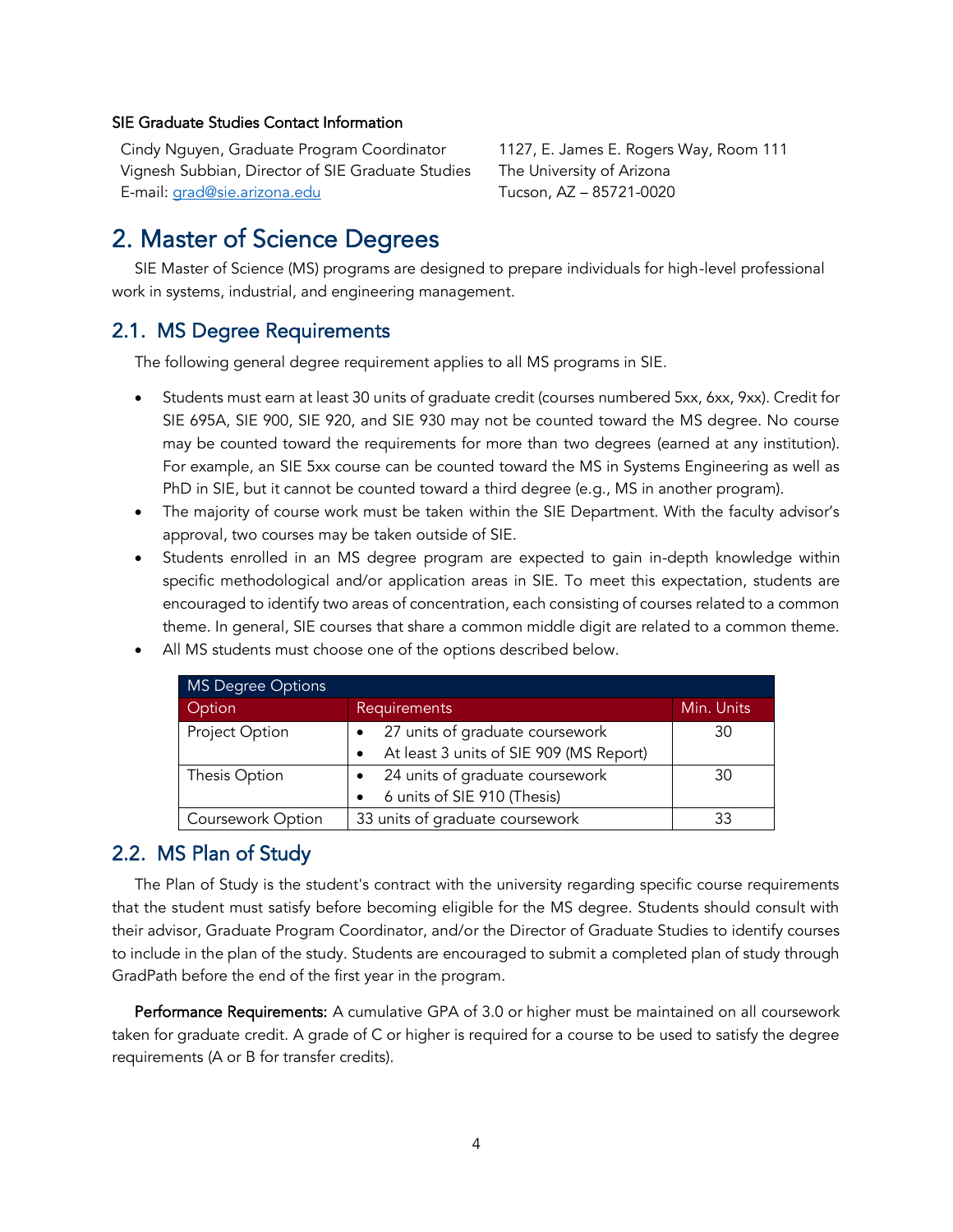### <span id="page-4-0"></span>2.3. MS Report vs Thesis Option

MS Thesis Option: Thesis work is designed for students who wish to work with a faculty member on a specific research topic. The thesis is prepared under the guidance of the faculty advisor and is reviewed by an examining committee prior to an oral presentation. As a part of graduation requirements, the thesis must be submitted to the Graduate College for formatting review and publishing in the campus repository. Students wishing to pursue a Doctoral degree are encouraged to choose the thesis option.

MS Project Option: The MS project report option is designed for those who wish to work on an applied project. The topic should have practical significance and require application of graduate course material. The project typically involves application of new or existing methodologies to an actual industrial or community-oriented problem. Occasionally, if the faculty advisor agrees and the project scope is appropriate, up to three students may work together on the same project and produce a joint report.

MS Committee for Thesis or Project Option: Students who pursue either MS thesis or MS project option are required to have a committee of at least three faculty members, including the faculty advisor who will serve as the chair of the committee. At least two members must be current Graduate Faculty (i.e., tenured, tenure-track, or approved tenure-equivalent faculty member). If the third member is not a Graduate Faculty, they must be approved by the Graduate College as a special member.

- Once the committee is formed, the student should submit a *Committee Appointment form* through GradPath.
- A complete draft of the MS Report or Thesis should be shared with all committee members at least two weeks prior to the anticipated defense date.
- How to identify committee members? The committee for the MS thesis or report option will ideally include faculty in the student's area of interest. The faculty advisor may have suggestions on potential committee members.

### <span id="page-4-1"></span>2.4. MS in Systems Engineering

The MS in Systems Engineering program is focused on providing design, modeling, and analytical methods for sociotechnical systems in various application domains such as communication, health care, transportation, and manufacturing. This department was the first Systems Engineering department in the country. It was founded on the premise that if complex systems are to do what is intended, without unwanted side effects, they must be designed not only with imagination and technical skill, but with rigorous attention to the design process itself and to the interactions among the system components and with other systems and society. Consequently, the curriculum provides students with design viewpoints, methods, and tools for modeling and analysis that are especially appropriate for large complex systems.

| Required Courses for MS in Systems Engineering | (9 units)           |
|------------------------------------------------|---------------------|
| Course Name                                    | <b>Typical Term</b> |
| SIE 550 Theory of Linear Systems               | Spring              |
| SIE 554A Systems Engineering Process           | Fall & Spring       |
| SIE 520 Stochastic Modeling I or               | Spring              |
| SIE 530 Engineering Statistics                 | Fall                |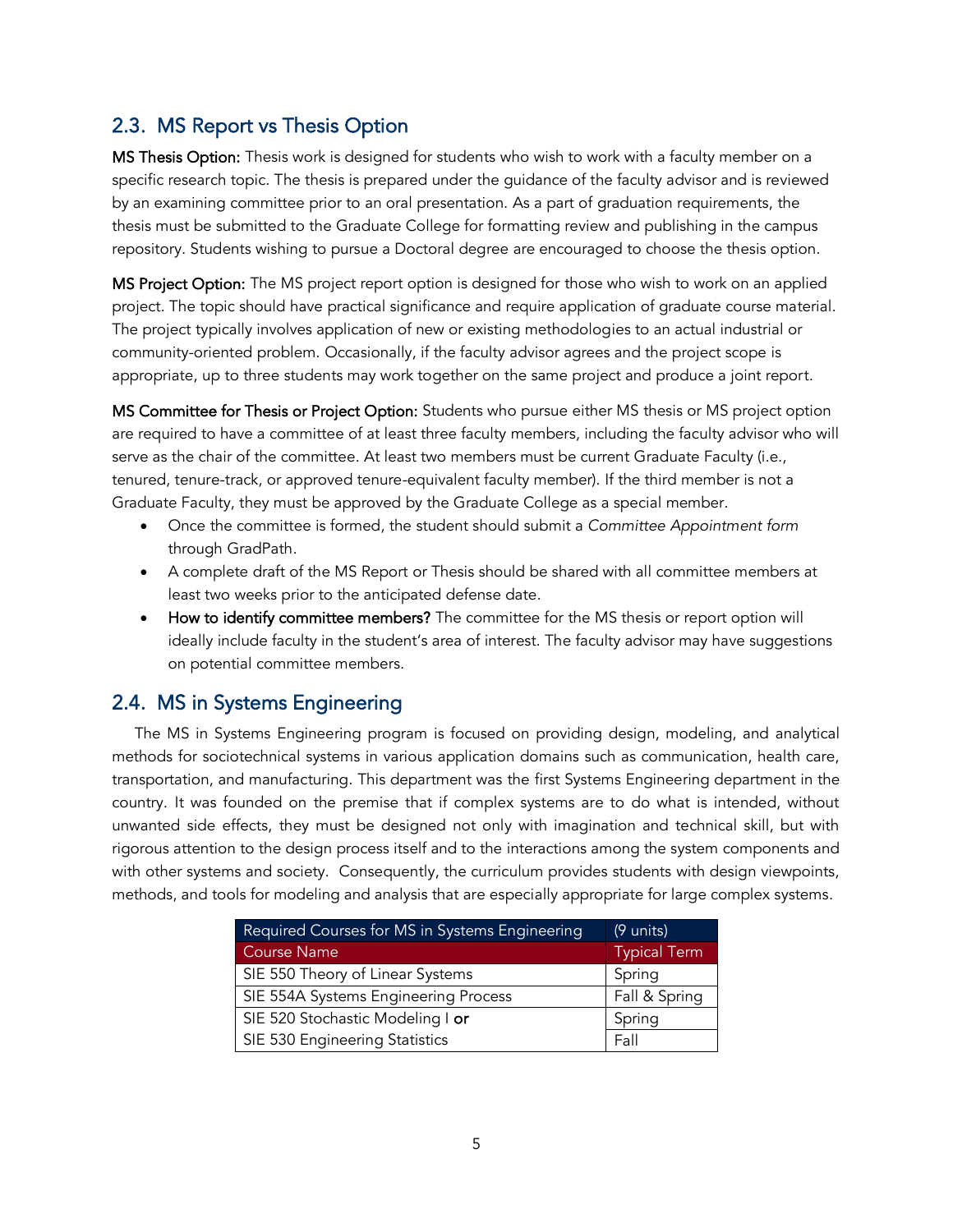# <span id="page-5-0"></span>2.5. MS in Industrial Engineering

The MS in Industrial Engineering program is focused on providing technical knowledge and skill from the physical, engineering, and social sciences to design, integrate, and evaluate systems, while also monitoring and optimizing the system performance.

| Required Courses for MS in Industrial Engineering | (9 units)           |
|---------------------------------------------------|---------------------|
| <b>Course Name</b>                                | <b>Typical Term</b> |
| SIE 530 Engineering Statistics                    | Fall                |
| SIE 540 Survey of Optimization methods or         | Spring              |
| SIE 545 Fundamentals of Optimization              | Fall                |
| One course from SIE 56X or 58X series             |                     |

### <span id="page-5-1"></span>2.6. MS in Engineering Management

The MS in Engineering Management is designed for graduate engineers and scientists aspiring to advance into management careers within technological organizations.

| Required Courses for MS in Engineering Management     | $(15$ units)        |
|-------------------------------------------------------|---------------------|
| <b>Course Name</b>                                    | <b>Typical Term</b> |
| SIE 567 Financial Modeling for Innovation             | Fall                |
| SIE 557 Project Management                            | Fall & Spring       |
| SIE 522 Engineering Decision Making Under Uncertainty | Fall                |
| SIE 515 Technical Sales and Marketing                 | Fall & Spring       |
| SIE 514 Law for Engineers & Scientists                | Spring              |

### <span id="page-5-2"></span>2.7. Accelerated MS Programs

The SIE Accelerated Master's Program (AMP) is designed to allow exceptional undergraduate seniors at the University of Arizona to work concurrently toward an MS degree. Up to 12 units of approved graduate coursework taken in their undergraduate career may count towards both BS and MS degrees, allowing students to earn their MS degree quicker.

When can undergraduate students apply to the AMP program? Students interested in the program may apply after completion of a minimum of 75 eligible undergraduate credits. The minimum GPA of 3.3 is required at the time of application as per the Graduate College.

### AMP Admission Requirements

- Cumulative GPA at the time of admission is 3.3
- A minimum of 90 undergraduate credit hours is required at the time of **entry** into the AMP
- Completion of at least 12 earned undergraduate credits in their SIE major at the University of Arizona. Units still graded Incomplete, units graded Pass/Fail or units taken as audit will not count toward the requirement of the 12 undergraduate units
- Students should have taken the following MS prerequisite courses. Courses equivalent to these prerequisites taken at other departments or institutions will be allowed.
	- o SIE 305: Introduction to Probability and Statistics
	- o SIE 321: Probabilistic Models in Operations Research (optional for MS in EMG students)
	- o SIE 340: Deterministic Operations Research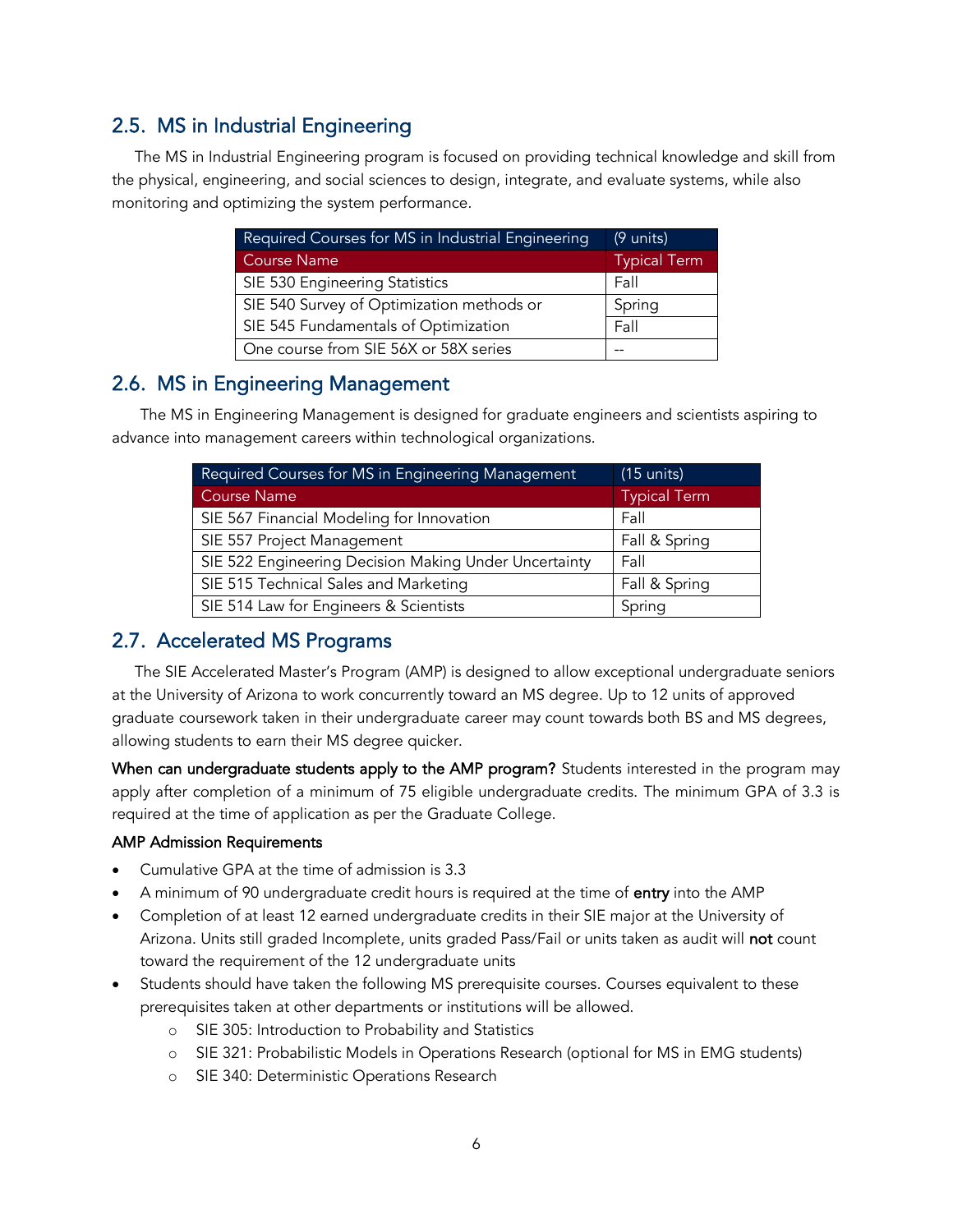• Additional application materials: Three letters of recommendations, a statement of purpose and a CV/Resume. GRE is not required for AMP admission.

### Academic Policies related to the AMP

- Once students are admitted to the AMP, they are strongly encouraged to see the Graduate Program Coordinator and the SIE Undergraduate Advisor to discuss their plan of study. Students pursuing MS thesis or report plan must select a faculty advisor and submit a preliminary thesis/report proposal and plan of study before the end of the first semester after being admitted to the AMP.
- SIE 500 level courses that are convened with 400 level courses and their 400 level courses are required for a BS degree cannot be counted toward an MS degree. For example, if a student is enrolled in the BS in Industrial Engineering (INE) program, SIE 531 cannot be counted toward the student's MS INE degree as SIE 431 is required for the BS INE program. However, if a student is enrolled in the BS in Systems Engineering (SYE) program, SIE 530 can be counted toward both the BS SYE and MS SYE as SIE 430 is not required for the BS SYE.

AMP academic policies and tuition policies are defined by the Graduate College and are described in the General Catalog at [https://catalog.arizona.edu/policy/accelerated-masters-program-amp#policies.](https://catalog.arizona.edu/policy/accelerated-masters-program-amp#policies)

## <span id="page-6-0"></span>2.8. MS in Cybersecurity

The MS in Cybersecurity is a fully online graduate program, jointly designed and administered by SIE and the Department of Management Information Systems (MIS). This program is designed for working professionals in information technology, engineering, and other disciplines who have at least three years of work experience and looking to boost their skills for a cybersecurity career path. More information about this program can be found at: [https://cybersecurity.arizona.edu.](https://cybersecurity.arizona.edu/)

# <span id="page-6-1"></span>3. Graduate Certificate Programs in SIE

### <span id="page-6-2"></span>3.1. Graduate Certificate in Engineering Management

The Professional Graduate Certificate in Engineering Management is intended for professionals who desire the knowledge and skills to effectively manage resources in technology-based organizations. Students develop an understanding of decision-making theory and methodology, financial modeling and analysis, and project management strategies. They will learn to utilize modern software packages to manage human and material resources efficiently and effectively. All coursework for this certificate is available via on campus or online. Requirements for this program include four courses (12 units of study), of which three are required and one is an elective:

| Required Courses for Certificate in Engineering Management |  |  |
|------------------------------------------------------------|--|--|
| SIE 567 Financial Modeling for Innovation                  |  |  |
| SIE 557 Project Management                                 |  |  |
| SIE 522 Engineering Decision Making Under Uncertainty      |  |  |
| Elective: Choose one of the following                      |  |  |
| SIE 506 Quality Engineering                                |  |  |
| SIE 515 Technical Sales and Marketing                      |  |  |
| SIE 531 Simulation Modeling and Analysis                   |  |  |
| SIE 540 Survey of Optimization Methods                     |  |  |
| SIE 564 Cost Estimation                                    |  |  |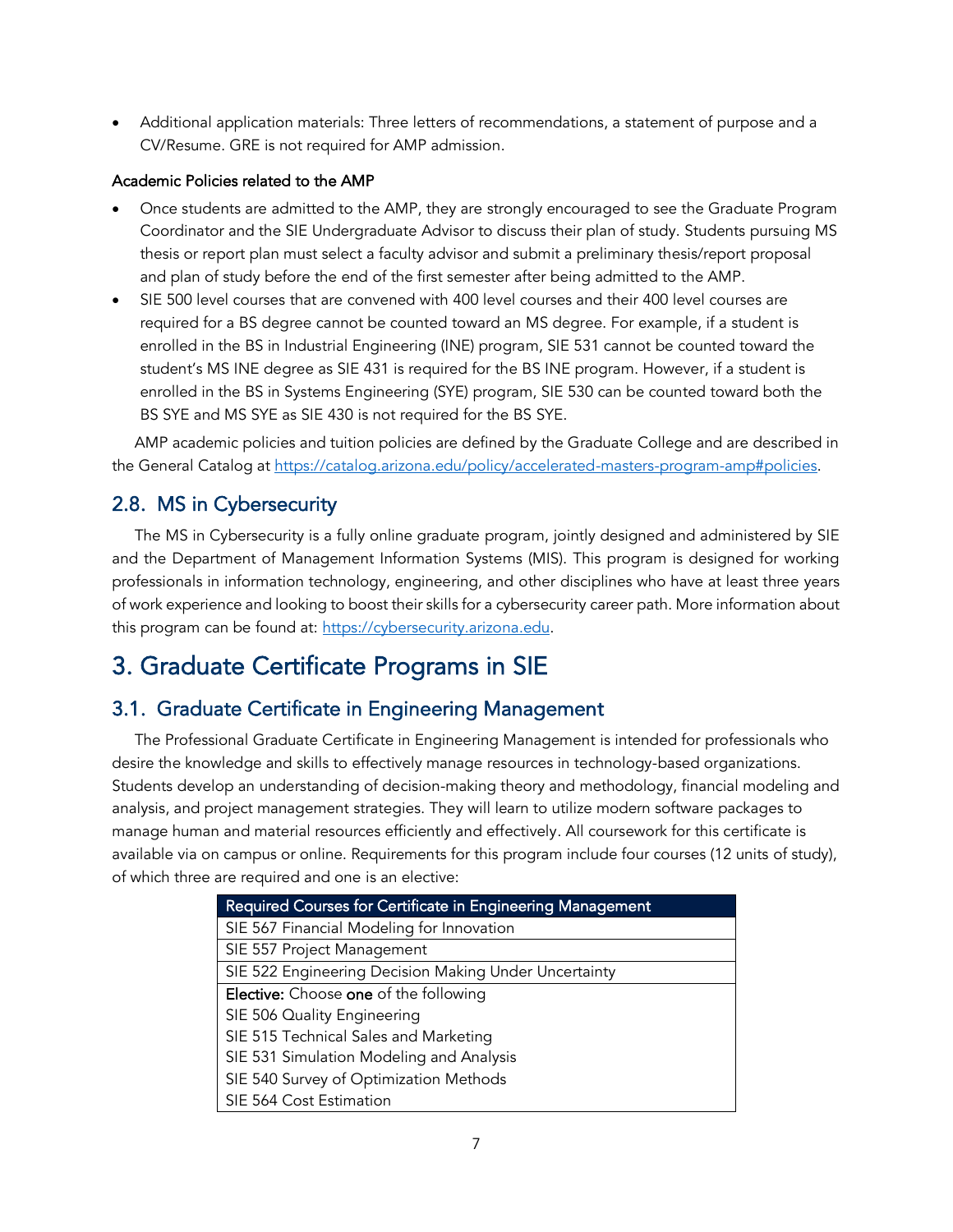### <span id="page-7-0"></span>3.2. Graduate Certificate in Systems Engineering

The Professional Graduate Certificate in Systems Engineering offers valuable resources for any engineer responsible for the oversight, creation, or operation of a complex system. It provides essential education for systems engineers, design engineers, lead engineers, total-life-cycle engineers, senior software systems engineers, and project managers seeking to increase their professional knowledge and advance their careers.

All coursework for this certificate can be earned online as well as on-campus. Requirements for this program include four courses (12 units of study), of which three are required and one is an elective:

| Required Courses for Certificate in Systems Engineering |  |  |
|---------------------------------------------------------|--|--|
| SIE 554A Systems Engineering Process                    |  |  |
| SIE 531 Simulation Modeling and Analysis                |  |  |
| SIE 558 Model-based Systems Engineering or              |  |  |
| SIE 654 Advanced Concepts in Systems Engineering        |  |  |
| Elective: Choose one of following                       |  |  |
| SIE 530 Engineering Statistics                          |  |  |
| SIE 564 Cost Estimation                                 |  |  |
| SIE 540 Survey of Optimization Methods                  |  |  |
| SIE 654 Advanced Concepts in Systems Engineering        |  |  |
| SIE 550 Theory of Linear Systems                        |  |  |
| SIE 522 Engineering Decision Making Under Uncertainty   |  |  |

### <span id="page-7-1"></span>3.3. Graduate Certificate in Quality and Reliability Engineering

The Professional Graduate Certificate in Quality and Reliability Engineering offers valuable resources to improve product performance, increase profit, maximize quality control gains, establish a reputation for excellence and earn consumer trust, shorten the time for product conception to market introduction, and increase competitiveness through development of reliable products.

All coursework for this certificate can be earned online or on-campus. Requirements for this program include four courses (12 units of study), of which three are required and one is an elective.

| Required Courses for Certificate in Quality & Reliability Engineering |  |  |
|-----------------------------------------------------------------------|--|--|
| SIE 506 Quality Engineering                                           |  |  |
| SIE 508 Reliability Engineering                                       |  |  |
| SIE 530 Engineering Statistics                                        |  |  |
| Elective: Choose one of following                                     |  |  |
| SIE 531 Simulation Modeling & Analysis                                |  |  |
| SIE 522 Engineering Decision-Making Under Uncertainty                 |  |  |
| SIE 565 Supply Chain Management                                       |  |  |
| SIE 536 Experiment Design and Regression                              |  |  |
| SIE 606 Advanced Quality Engineering                                  |  |  |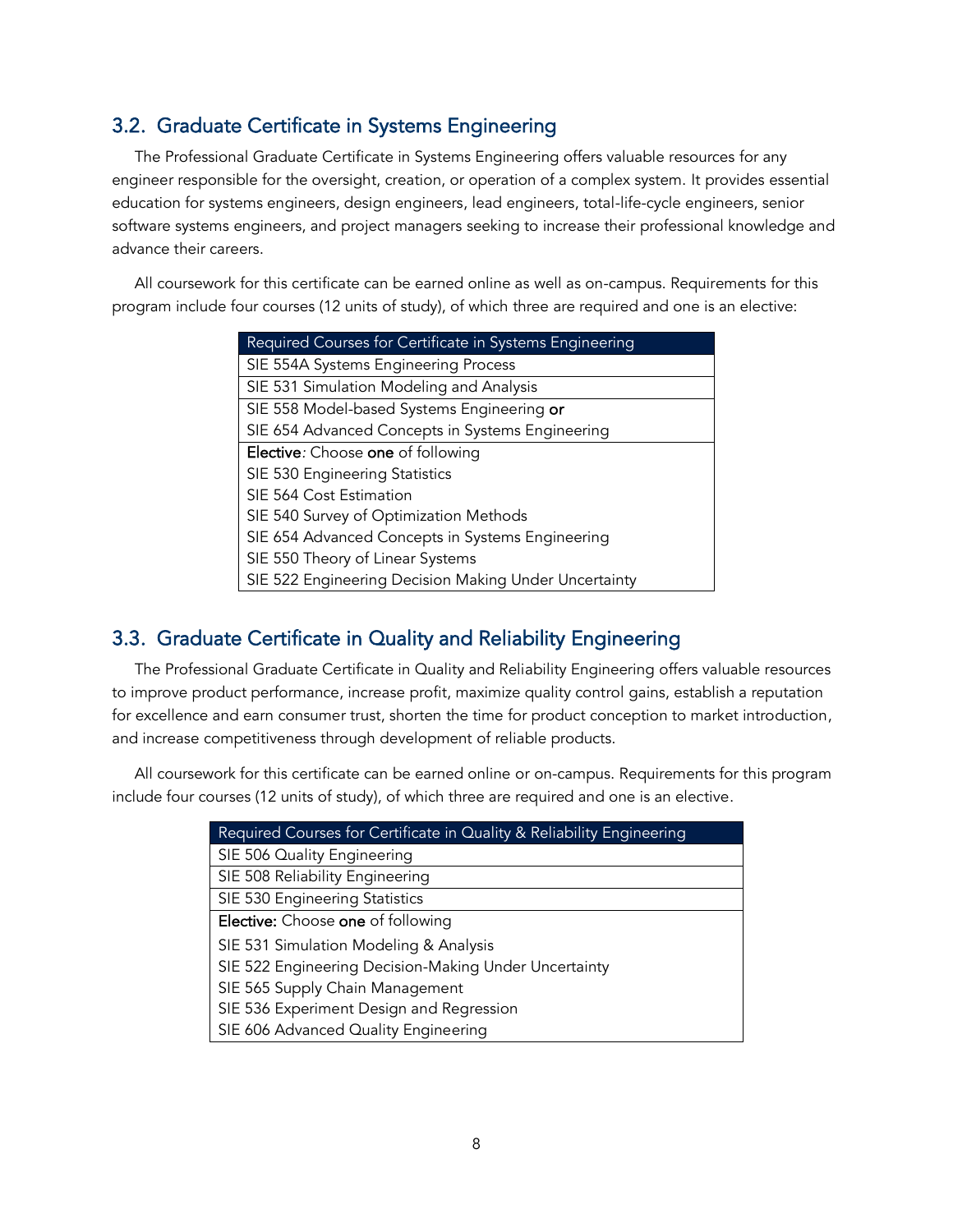# <span id="page-8-0"></span>4. SIE Doctor of Philosophy

The Systems and Industrial Engineering Doctor of Philosophy Program (PhD) is designed for individuals wishing to pursue advanced research and scholarly work.

## <span id="page-8-1"></span>4.1. Doctoral Coursework and Plan of Study

The Plan of Study is the student's contract with the university regarding specific course requirements that the student must satisfy before becoming eligible for the PhD degree. This includes a minimum of 54 units of non-dissertation course work (of which 12 units will be applied to the minor), at least 36 of which must be SIE-type domain courses approved by the faculty advisor and the Director of Graduate Studies, plus at least 18 units of dissertation research. The overall coursework should include at least 21 units taken from the SIE Department.

| SIE Doctoral Plan of Study                    |                                                                                                                                                                                                                                                                    |          |
|-----------------------------------------------|--------------------------------------------------------------------------------------------------------------------------------------------------------------------------------------------------------------------------------------------------------------------|----------|
| Coursework (54 units)                         |                                                                                                                                                                                                                                                                    |          |
| <b>Required Core Courses</b>                  | Four core courses<br>SIE 520 Stochastic Modeling I (3 units)<br>$\bullet$<br>SIE 530 Engineering Statistics (3 units)<br>$\bullet$<br>SIE 545 Fundamentals of Optimization (3 units)<br>$\bullet$<br>SIE 550 Theory of Linear Systems (3 units)<br>$\bullet$       | 12 units |
| Elective Courses                              | 30 units of SIE-related coursework<br>At least 9 units must be taken from SIE.<br>$\bullet$<br>The remaining 21 units may be taken from SIE or a SIE-<br>$\bullet$<br>related domain with approval from the faculty advisor &<br>the Director of Graduate Studies. | 30 units |
| <b>Minor Courses</b>                          | 12 units of minor coursework<br>All minor coursework (12 units) can come from a single<br>$\bullet$<br>discipline or split between two disciplines (6 units from<br>each discipline).                                                                              | 12 units |
| <b>Colloquium &amp; Dissertation Research</b> |                                                                                                                                                                                                                                                                    |          |
| Colloquium                                    | SIE 695A Graduate Seminar: Minimum 2 units required                                                                                                                                                                                                                | 2 units  |
| Dissertation Research                         | SIE 920 Dissertation: Minimum 18 units required                                                                                                                                                                                                                    | 18 units |

Performance Requirements: A cumulative GPA of 3.0 or higher must be maintained on all coursework taken for graduate credit. A grade of C or higher is required for a course to be used to satisfy the degree requirements (A or B for transfer credits). Doctoral students are also required to actively participate in and contribute to research activities with mentorship from their faculty advisor. An annual progress report is due on May 31<sup>st</sup> of every year.

Can graduate coursework from a master's degree be applied toward the PhD degree? With approval from the student's faculty advisor, graduate coursework applied toward a master's degree may be applied toward the PhD. Non-coursework credits (e.g., thesis or research credits) from a master's degree cannot be applied toward the PhD degree. Transfer credits are subject to the following restrictions:

- A maximum of *30 units* of relevant coursework from another graduate degree may be transferred and applied toward the PhD requirements.
- The credits must first be reviewed and approved by the student's faculty advisor.
- The minimum grade for transferred credits must be an A, B, or the equivalent at the institution where courses were taken.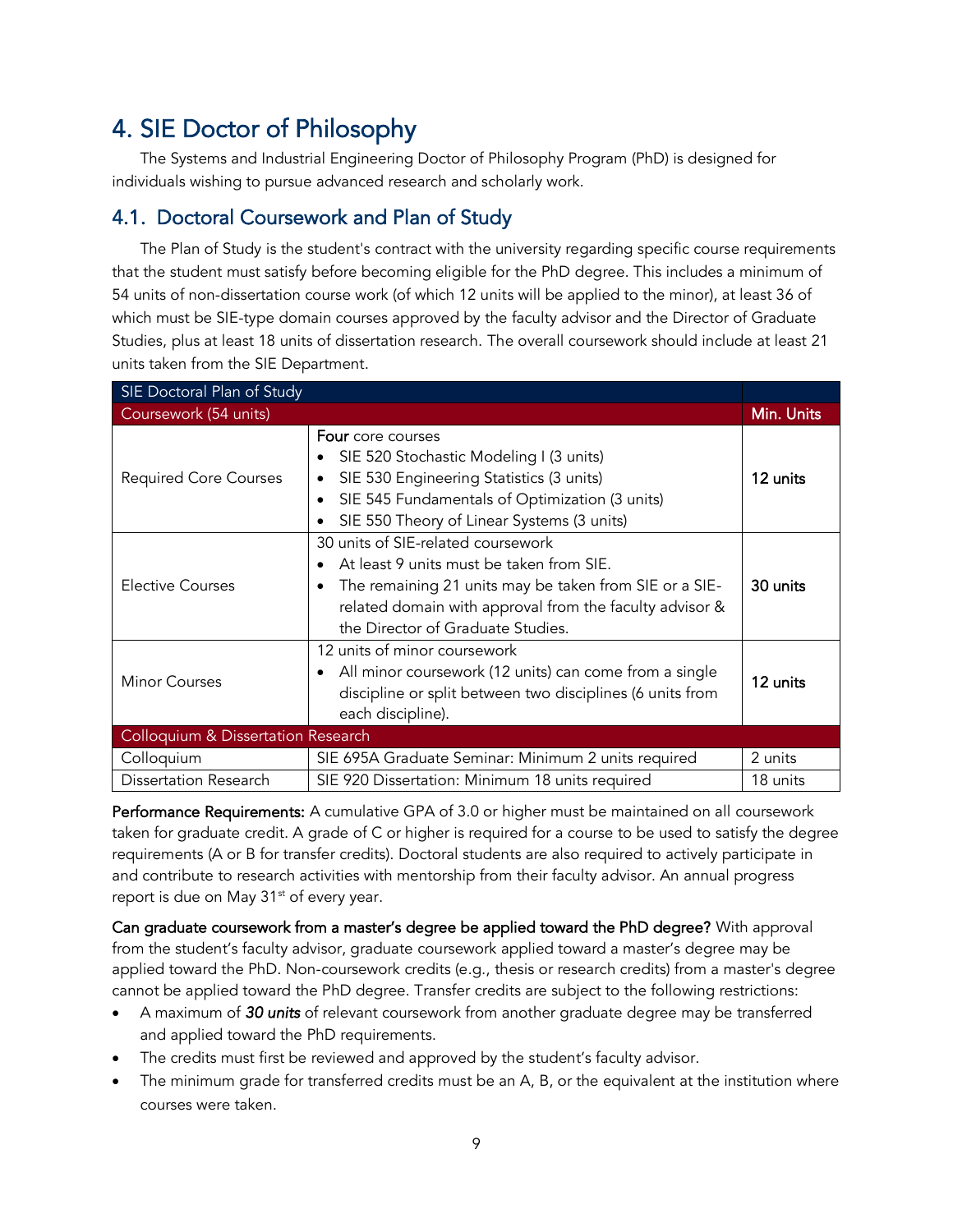Participation in SIE Graduate Seminar/Colloquium: Students must take at least two and no more than three units of SIE 695A Graduate Seminar. This class will be graded as Pass/Fail. To fulfill this requirement, students must attend the department seminars during each semester where they are enrolled in SIE 695A. Prior to completing the seminar requirement, the student must also give a research presentation to the class. After completing the seminar requirement, students are highly encouraged to continue attending graduate seminars of interest to their research area.

Are independent study credits (e.g., SIE 699) applicable to PhD coursework? Three units of independent investigation may be included in the plan of study, provided the independent study covers a topic not available through regular courses and a detailed course plan is submitted to and approved by the Graduate Studies Committee

Are SIE 900 credits applicable to PhD coursework or dissertation research? SIE 900 research credits may not be counted toward the PhD Degree.

Minimum registration requirement for funded students: Students funded by the SIE Department are required to be enrolled in at least nine graduate units per semester to maintain their appointment.

| Overview of PhD Milestones and Timeline* |                                                                                           |  |  |
|------------------------------------------|-------------------------------------------------------------------------------------------|--|--|
|                                          | Complete core SIE courses<br>٠                                                            |  |  |
|                                          | Identify your research and professional interests<br>٠                                    |  |  |
| Year 1                                   | Get acquainted with peers in your cohort as well as faculty/staff in the department<br>٠  |  |  |
|                                          | Identify a faculty advisor by the end of the second semester<br>$\bullet$                 |  |  |
|                                          | Register and prepare for the Doctoral Qualifying Exam (DQE) during summer<br>٠            |  |  |
|                                          | Take the DQE at the start of the second year<br>$\bullet$                                 |  |  |
| Year <sub>2</sub>                        | Develop and submit a Doctoral Plan of Study<br>٠                                          |  |  |
|                                          | Continue taking elective coursework and begin minor coursework<br>٠                       |  |  |
|                                          | Develop a research plan with mentorship from your faculty advisor<br>٠                    |  |  |
|                                          | Refine and implement your research plan<br>$\bullet$                                      |  |  |
| Year <sub>3</sub>                        | Begin developing a dissertation research proposal<br>٠                                    |  |  |
|                                          | Complete any remaining coursework<br>$\bullet$                                            |  |  |
|                                          | Continue refining and implementing your research plan<br>$\bullet$                        |  |  |
|                                          | Complete written comprehensive exam & then schedule oral comprehensive exam<br>٠          |  |  |
|                                          | Begin identifying career opportunities**                                                  |  |  |
|                                          | Begin disseminating your research ideas and findings**                                    |  |  |
|                                          | <b>Final Semester</b>                                                                     |  |  |
| Years $4 - 5$                            | Complete doctoral research, including writing the dissertation                            |  |  |
|                                          | Schedule a final oral defense when the research is complete, and the written<br>$\bullet$ |  |  |
|                                          | dissertation is ready for sharing with committee members                                  |  |  |
|                                          | Defend your dissertation and submit an approved, electronic copy of the<br>٠              |  |  |
|                                          | dissertation to the Graduate College                                                      |  |  |
|                                          | Complete the exit survey                                                                  |  |  |

\* *Annual progress report is due by May 31st of every year. \*\* Exploring career opportunities and writing and disseminating research ideas and findings through presentations and peer-reviewed publications are ongoing activities and may start early in the program.*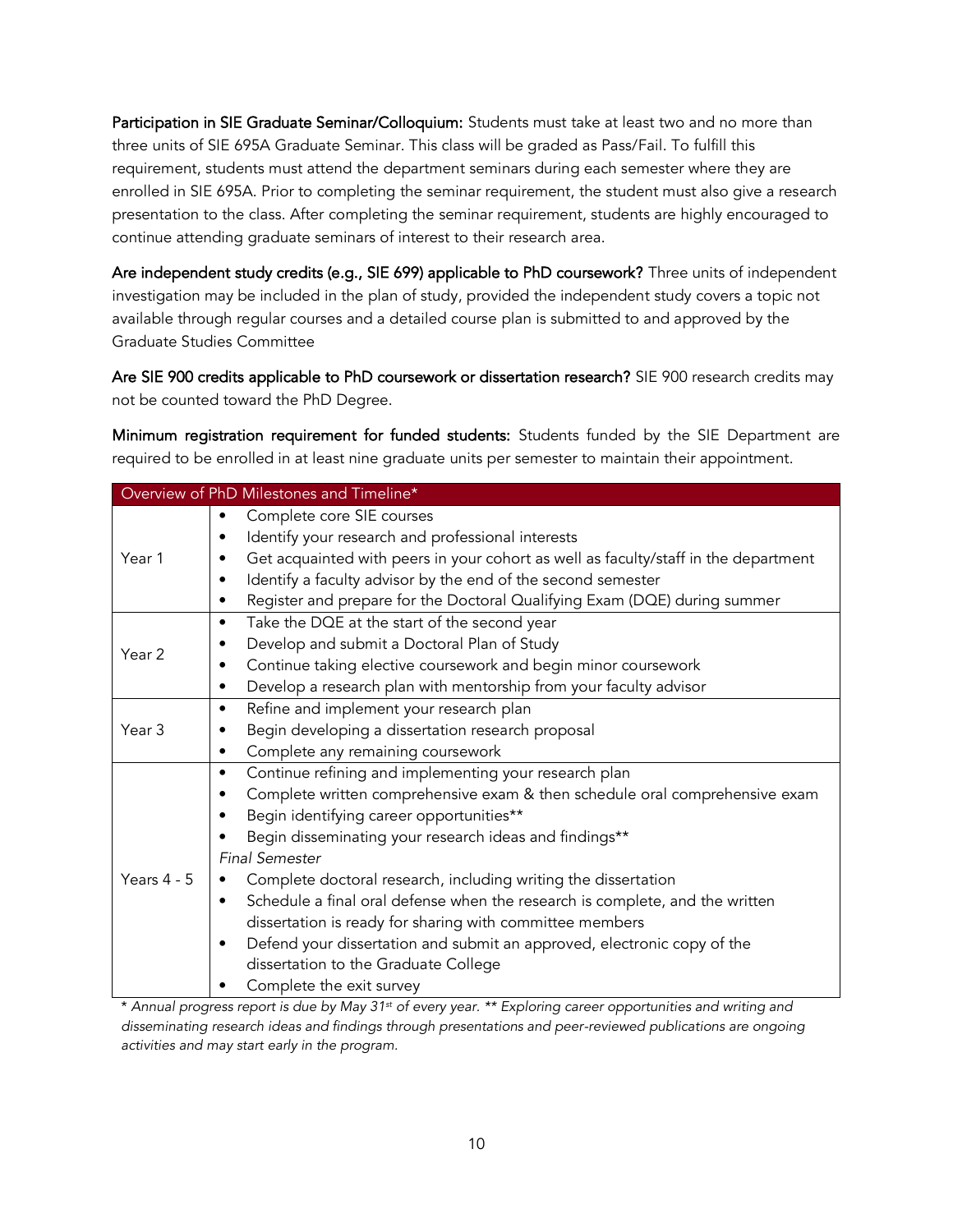# <span id="page-10-0"></span>4.2. Doctoral Minor

For SIE PhD Students: Doctoral students in SIE are required to choose a minor and minor advisor outside of SIE and complete 12 units of graduate coursework in the minor department/program. Common minor programs for SIE students are computer science, information science, statistics, and other engineering programs (e.g., biomedical, computer, or mechanical engineering). Students can also choose to do a split minor between two programs (6 units in each minor program) or a multidisciplinary minor. The minor advisor typically serves on the student's comprehensive exam committee. Their participation in the final dissertation committee is at the discretion of the student's major advisor.

For non-SIE PhD Students: Doctoral students in any department/program outside of SIE may choose to minor in SIE. Students intending to minor in SIE should first identify a SIE faculty as their minor advisor. The PhD minor in SIE consists of 12 units of graduate coursework. A minor that is split between SIE and another academic department/program requires 6 units of graduate coursework in SIE and 6 units of coursework in the other program. Participation of the SIE minor advisor in written and oral comprehensive exam and final defense is at discretion of the minor and major advisors.

# <span id="page-10-1"></span>4.3. Doctoral Qualifying Exam

Purpose: The purpose of the Doctoral Qualifying Examination (DQE) is to assess students' fundamental knowledge in specific SIE domains and whether students have an integrated understanding in those domains as well as their readiness of a student to undertake advanced graduate work.

Topics: This exam encompasses five fundamental domains listed below. In consultation with their faculty advisor, students should select three of the following areas.

- Probabilistic Models (covered in SIE 520)
- Engineering Statistics (covered in SIE 530)
- Optimization (covered in SIE 545)
- Systems Theory (covered in SIE 550)
- Systems Engineering Processes (covered in SIE 554A)

Format and Timing: This exam is administered at the start of every academic year. Students are required to take the exam at the start of their second year in the program. To register for the exam, students must have a cumulative GPA of 3.5 or higher in courses selected for their DQE.

Evaluation: Students are evaluated holistically considering their performance in all three selected DQE areas, their grades in SIE core courses, and recommendations from faculty. Each DQE area faculty recommend whether a student receives a grade of "high pass," "pass," or "fail" in their corresponding DQE area, for faculty approval at the DQE evaluation meeting. Based on these recommendations and their performance in SIE courses, students are evaluated as: (1) pass, (2) conditional pass with additional course requirements, or (3) fail either the entire or parts of the DQE. Students failing the DQE can retake the exam for the second time. Students failing the DQE twice are required to withdraw from the PhD program.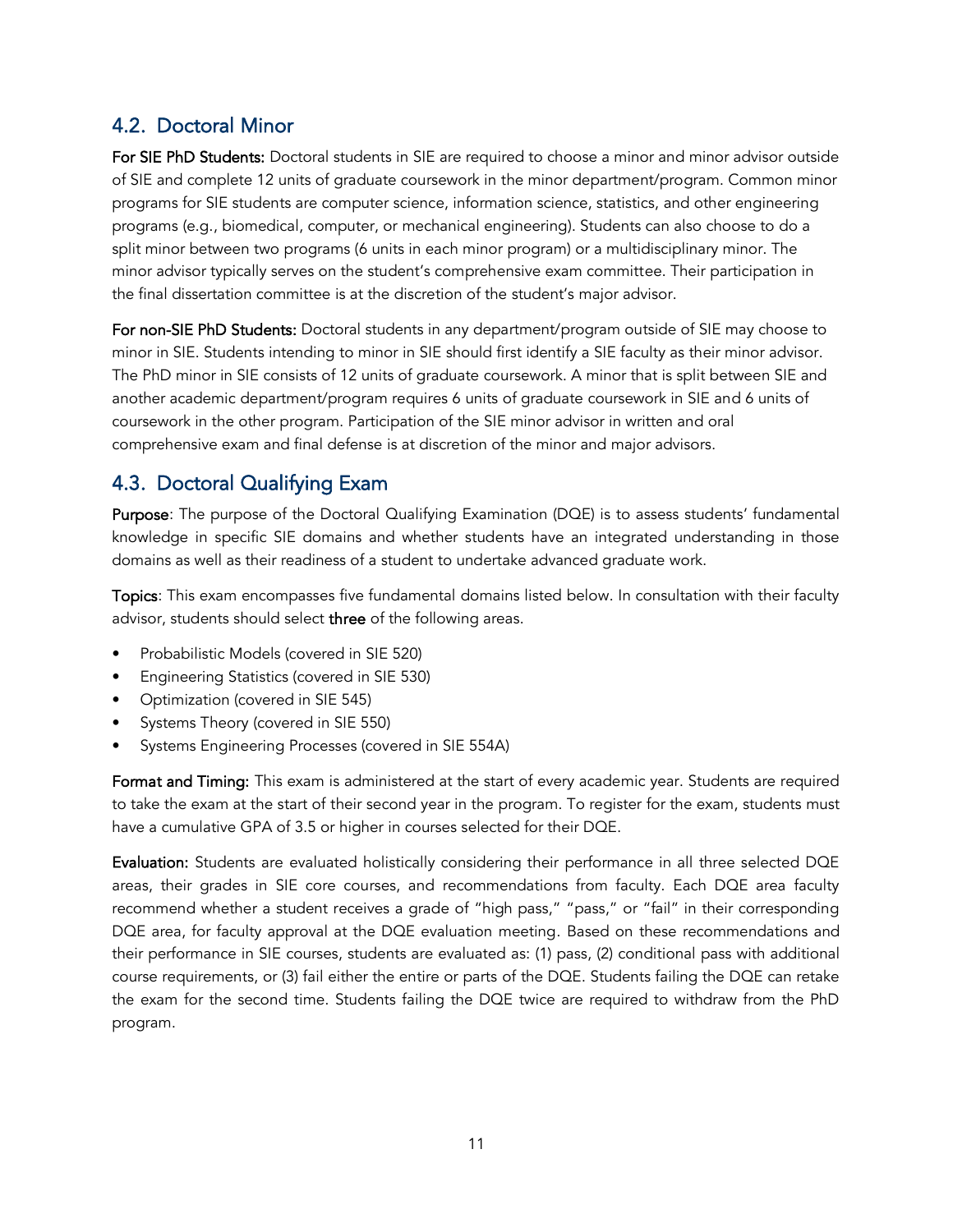# <span id="page-11-0"></span>4.4. Doctoral Comprehensive Exam

Purpose: The purpose of the comprehensive examination is to determine whether the student has developed sufficient background and expertise for research in the field of their planned dissertation. Successful completion of the examination leads to formal admission to PhD candidacy.

Format: This exam includes written and oral portions covering the major and minor areas of the student. Shortly after successful completion of the written portion, an oral exam is conducted by a committee appointed by the Dean of the Graduate College in consultation with the department.

- Written Comprehensive Exam: The student will send a summary of the dissertation proposal to the committee when they are ready for taking the comprehensive exam. Each committee member will then develop a set of questions related to the student's area of specialization and, when appropriate, on any aspect of the student's proposed dissertation. The nature and type of questions as well as the timeline for the student to respond to the questions (e.g., few weeks to a month) are up to each committee member.
- Oral Comprehensive Exam: After completing all written portions, the student can schedule an oral exam with the committee. The oral exam typically includes a presentation based on the proposed dissertation research.

Timing: The comprehensive exam is typically taken at least a semester to a year before the final dissertation defense. It is recommended that the comprehensive exam is taken at least nine months before the final defense.

Evaluation: Students are evaluated on their ability to formulate and analyze research problems using theory and methods from their major and minor areas of specialization as well as their written and oral communication.

- For the written comprehensive exam, each committee member will assess the outcome as pass or fail. A committee member may ask for clarifications or revisions to the written exam once. Satisfactory response to *all* questions from each committee member constitutes a pass in the written exam.
- For oral comprehensive exam, each committee member will assess three areas (extent of pertinent literature review and analyses; depth and originality of research problem and methods; communication) on a scale of 1 to 5. A score of 3 or above on all three areas from all committee members is considered as pass. When the student passes the oral comprehensive exam, they are recommended to the Graduate College for acceptance as a PhD candidate. At the discretion of the committee, the student may repeat the oral comprehensive exam once within four months, incorporating specific recommendations from committee members.

Comprehensive Exam Committee: The committee must consist of a minimum of four members, of which one member must be a minor representative. Three members, including their major and minor advisors, must be current tenured, or tenure track faculty members or approved tenure equivalent. The fourth member may be an approved special member. The minor faculty advisor may choose to waive the written portion of the exam but is required to participate in the oral comprehensive exam.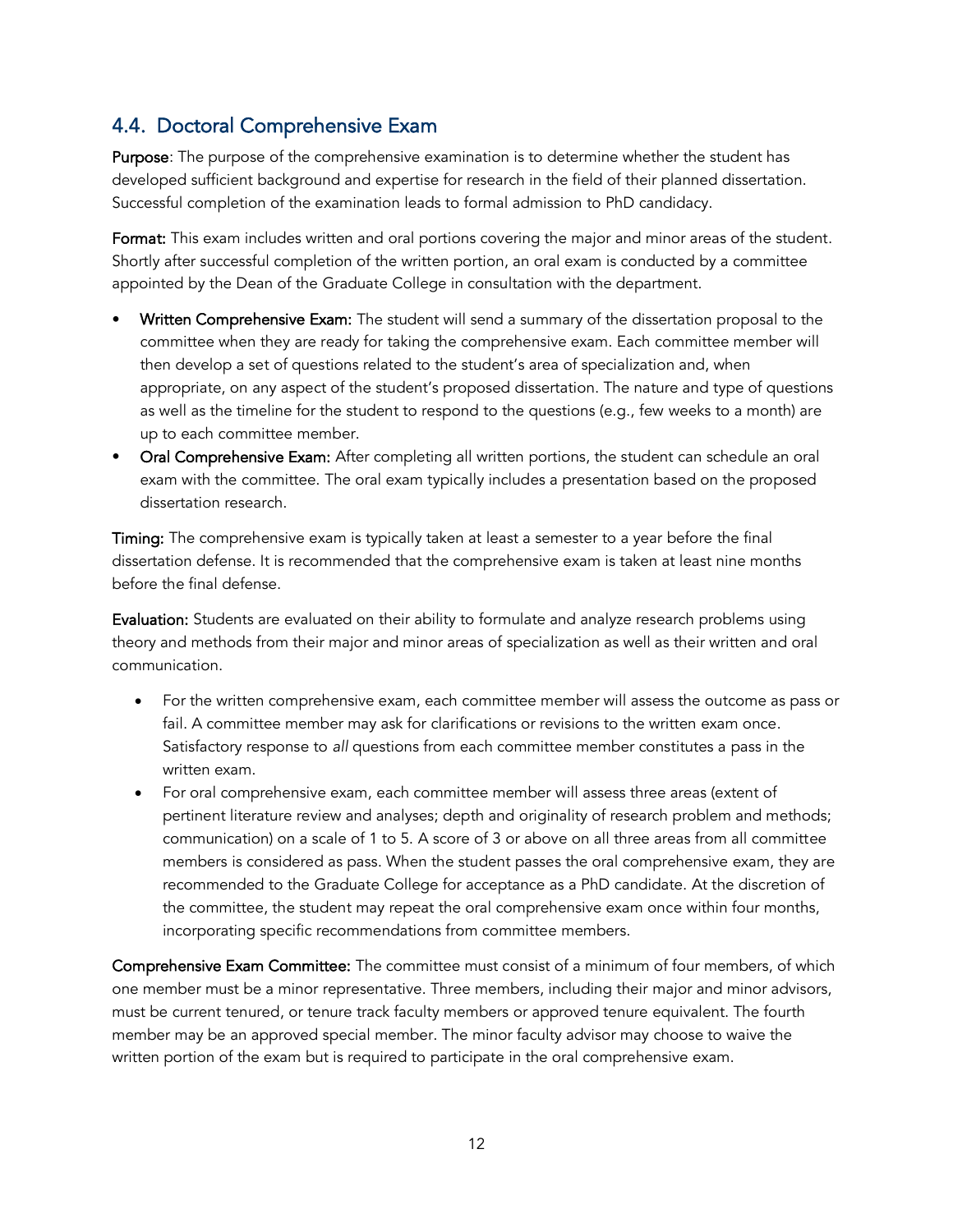### <span id="page-12-0"></span>4.5. Doctoral Final Exam: Written Dissertation and Final Oral Defense Exam

Purpose: The purpose the doctoral final exam is to assess the merit and contributions of the candidate's doctoral research. This doctoral final exam is a culmination of the candidate's original research conducted during their PhD program.

Format: There are two components to the doctoral final exam: a written dissertation and a final oral defense of their dissertation.

- Written Dissertation: The candidate should develop a written document that demonstrates all aspects of their research including significance of the work, a detailed review of relevant literature, methodologies employed and/or developed, significant findings from the work, a critical discussion of the findings, limitations, and the impact, and potential for future research. The specific format of written dissertation is defined by the faculty advisor. General formatting guidelines are provided by the Graduate College: [https://grad.arizona.edu/gsas/dissertations-theses/dissertation-and-thesis](https://grad.arizona.edu/gsas/dissertations-theses/dissertation-and-thesis-formatting-guides)[formatting-guides](https://grad.arizona.edu/gsas/dissertations-theses/dissertation-and-thesis-formatting-guides)
- Final Oral Defense: When the doctoral candidate has met the rigor and standards of scholarship and has documented the research in a dissertation, the candidate will publicly defend the dissertation and answer any general questions related to their work. The exact time and place of the oral defense must be announced publicly at least two weeks in advance of the oral defense. The oral defense is facilitated by a faculty committee appointed by the Dean of the Graduate College in consultation with the major department and chaired by the faculty advisor. The presentation portion of the oral defense is open to the public. Following the public presentation and discussion, the candidate will participate in a closed meeting with the committee for further evaluation.

Timing: The oral defense can be scheduled when both the candidate and faculty advisor agree that the proposed dissertation research is complete, rigorous, and of high quality. The written dissertation should be complete at the time of scheduling the oral defense. An electronic version of the dissertation should be shared with all committee members at least two weeks prior to the oral defense date. Additionally, an *Announcement of Oral Examination Form* should be completed and submitted via GradPath at least two weeks (i.e., 10 business days) prior to the oral defense date.

Evaluation: The dissertation committee will assess the originality, merit, and contributions of the candidate's research. This includes their ability to (a) identify and critically evaluate relevant literature, (b) formulate and solve original problems using SIE theory and methods, and (c) interpret and communicate research ideas and findings. Further guidelines for the oral defense are provided by the Graduate College:<https://arizona.app.box.com/v/grad-gsas-finaldefnsinstr>

Dissertation Committee: The committee must consist of a minimum of three faculty members, all of whom must be current University of Arizona faculty members that are either tenured, tenure-track, or approved as tenure equivalent. Fourth and any additional committee members can be tenured or tenure-track or approved special members. All dissertation committee members are expected to attend the entire final defense.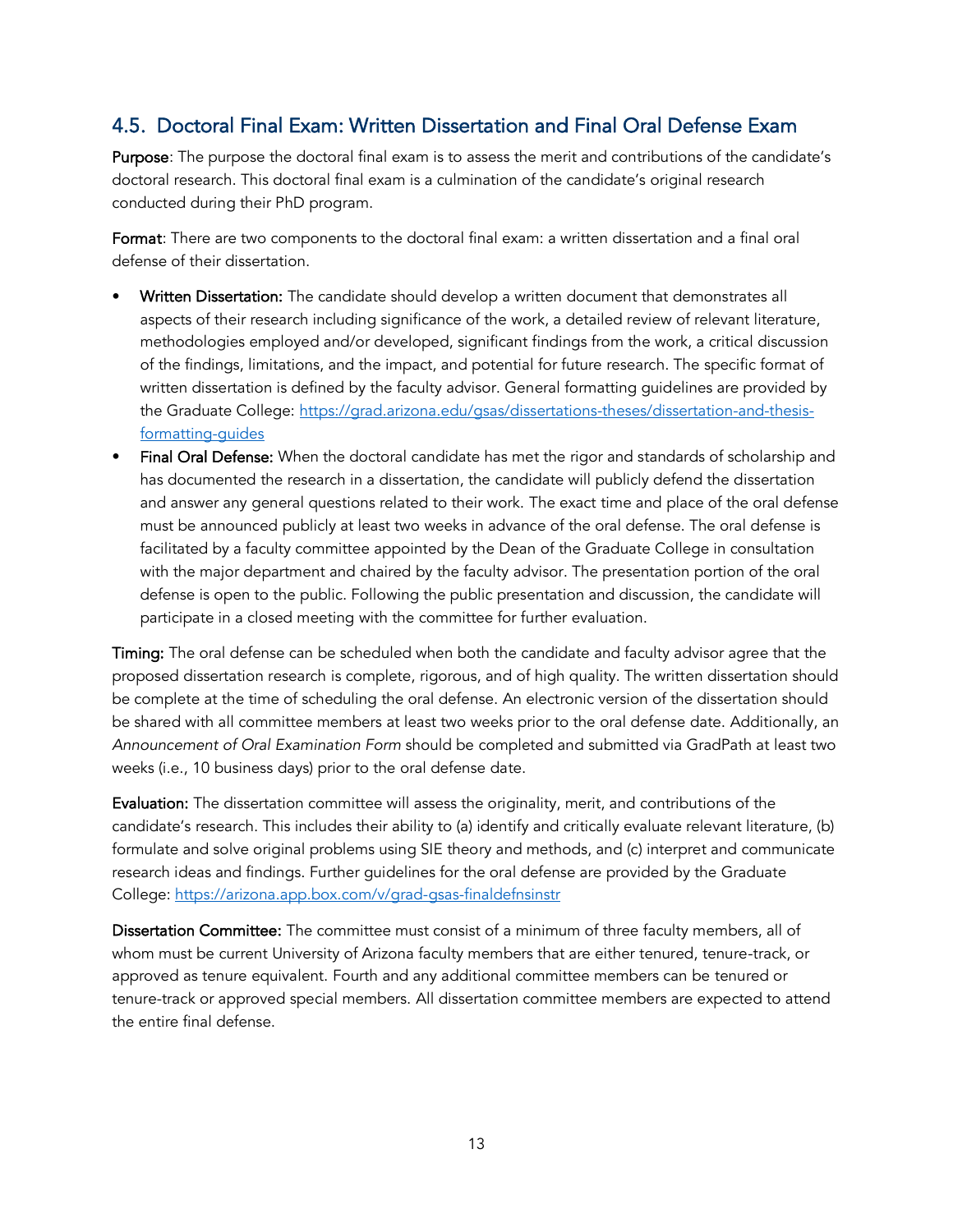# <span id="page-13-0"></span>5. Resources and Academic Policies for SIE Graduate Students

### <span id="page-13-1"></span>5.1. Grievance Procedures

A graduate student with any type of grievance should first communicate with their faculty advisor or Director of SIE Graduate Studies, depending on who is more appropriate from the student's view. Should the issue not be properly addressed by either faculty members, the student may bring the matter to the attention of the Graduate Program Coordinator and the SIE Department head.

- When issues cannot be resolved at the department-level, the student is encouraged to review the Graduate College grievance policy; <https://grad.arizona.edu/policies/academic-policies/grievance-policy>
- Summary of Grievance Types and Responsibilities is here: [https://grad.arizona.edu/policies/academic](https://grad.arizona.edu/policies/academic-policies/summary-grievance-types-and-responsible-parties)[policies/summary-grievance-types-and-responsible-parties](https://grad.arizona.edu/policies/academic-policies/summary-grievance-types-and-responsible-parties)
- If a student believes they have been subject to discrimination or harassment based on race, religion, color, sex, age, national origin, disability, veteran status, sexual orientation, gender identity or genetic information, they can report such issues to the Office of Institutional Equity: <https://equity.arizona.edu/>

### <span id="page-13-2"></span>5.2. Satisfactory Academic Progress

Graduate students are required to maintain a minimum 3.00 cumulative GPA. Students should consult with both their faculty advisor and Graduate Program Coordinator to discuss issues pertaining to unsatisfactory progress that may result in academic probation: [https://grad.arizona.edu/policies/academic](https://grad.arizona.edu/policies/academic-policies/academic-probation)[policies/academic-probation.](https://grad.arizona.edu/policies/academic-policies/academic-probation)

Students who fail to meet the GPA requirement will be placed on academic probation for one semester. Students on academic probation, under the advisement of their faculty advisor, will meet to develop a mentoring plan to raise the cumulative GPA. If after one semester the cumulative GPA has not been raised, the graduate studies committee will decide whether to: (1) academically disqualify the student from the program; or (2) with approval from the Graduate College, allow the student to continue probation upon approval of a justification waiver. The student is expected to continue working with their faculty advisor and Graduate Program Coordinator to improve their academic standing. Students who fail to make satisfactory progress for two consecutive semesters will be dismissed from their program.

### <span id="page-13-3"></span>5.3. Incomplete Grades

Students earning a grade of Incomplete, "I" are encouraged to submit a completed Report of Incomplete form to the Graduate Student Coordinator: [https://registrar.arizona.edu/faculty-staff](https://registrar.arizona.edu/faculty-staff-resources/grading/grading-policies/incomplete)[resources/grading/grading-policies/incomplete](https://registrar.arizona.edu/faculty-staff-resources/grading/grading-policies/incomplete)

- Incomplete grades should be completed in a timely manner and are submitted at the discretion of the course instructor. Per the Graduate College, any incomplete grade must be completed no later than one year from the last day of the term for the course for which the student received the incomplete: <https://catalog.arizona.edu/policy/grades-and-grading-system#incomplete>
- If an additional extension is needed, the student may submit a Graduate Course Extension Petition to be reviewed by the Graduate College prior to the one-year deadline.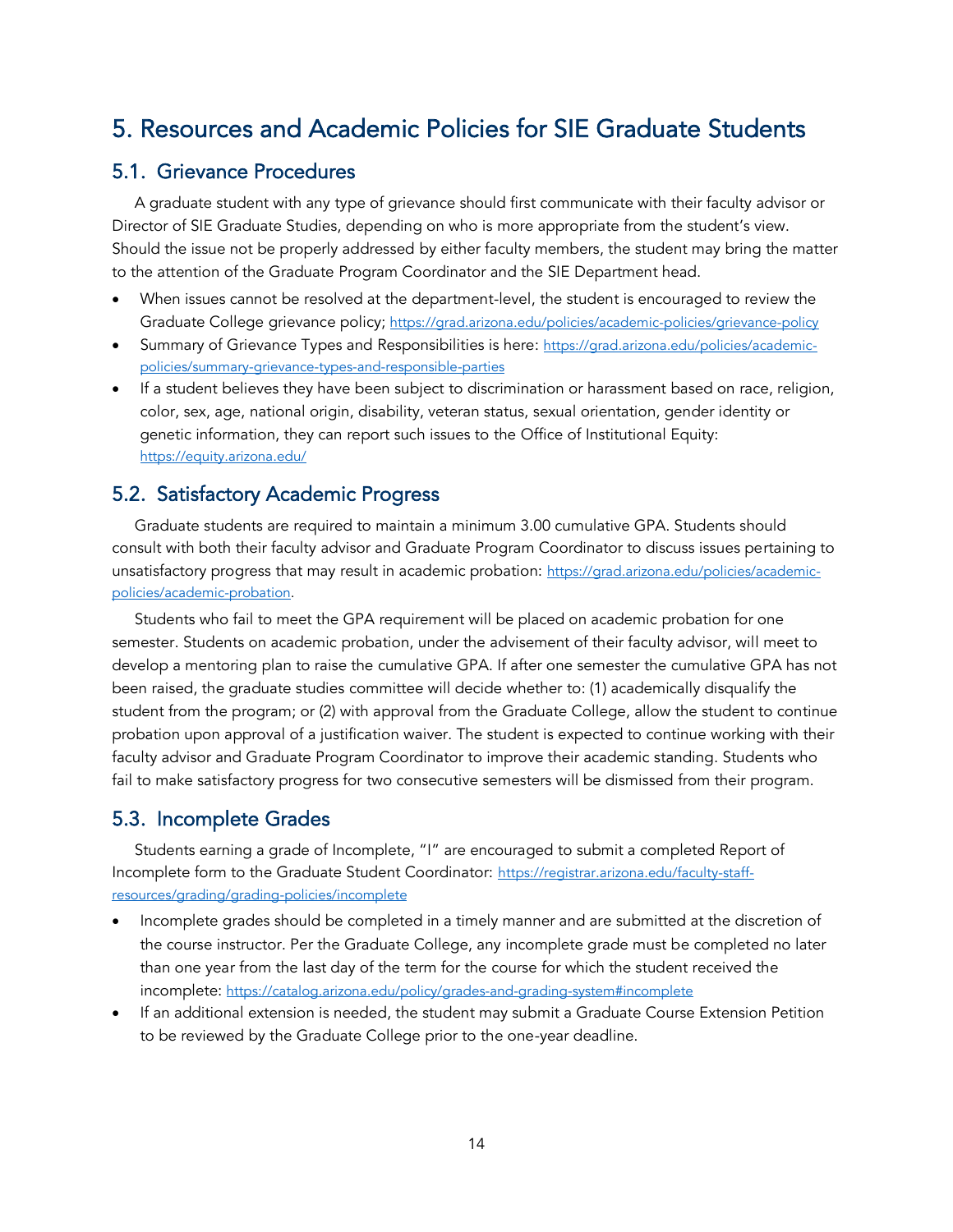### <span id="page-14-0"></span>5.4. Graduate Student Academic Services

The graduate student academic services (GSAS) within the graduate college help students, staff, and faculty advisors keep track of academic progress and the steps needed to complete a graduate degree: <https://grad.arizona.edu/gsas>

| <b>Links to Graduate College Resources</b>                    |                                             |  |  |
|---------------------------------------------------------------|---------------------------------------------|--|--|
| GradPath is the Graduate College's degree audit system that   |                                             |  |  |
| facilitates tracking and monitoring of academic progress.     |                                             |  |  |
| GradPath allows the graduate student, our SIE program, and    | https://grad.arizona.edu/gsas/gradpath      |  |  |
| Graduate College to see where a student is in their academic  |                                             |  |  |
| journey at a glance.                                          |                                             |  |  |
| Overview of Degree Requirements: In addition to SIE degree    |                                             |  |  |
| requirements, graduate students must meet requirements of     | https://grad.arizona.edu/gsas/degree-       |  |  |
| the Graduate College as described in the link on the right.   | requirements.                               |  |  |
| Important dates and deadlines related to graduate degree      | https://grad.arizona.edu/gsas/degree-       |  |  |
|                                                               | <u>requirements/important-degree-dates-</u> |  |  |
|                                                               | and-deadlines                               |  |  |
| Commencement Information                                      | https://grad.arizona.edu/gsas/commenc       |  |  |
|                                                               | ement                                       |  |  |
| Graduate College Forms                                        | https://grad.arizona.edu/forms/gsas         |  |  |
| The current Degree Counselor for all SIE graduate programs is | https://grad.arizona.edu/directories/deg    |  |  |
| Guadalupe Estrella, lestrell@arizona.edu                      | reecounselors/                              |  |  |

### <span id="page-14-1"></span>5.5. Resources for Healthy and Productive Graduate Student Life

The following are curated set of resources\* for healthy, happy, and productive graduate student life at the University of Arizona.

- Professional Development resources including writing resources, teaching workshops and seminars, and resources for expanding language abilities: <https://gradcenter.arizona.edu/resources>
- Graduate Assistant/Associate Benefits including parental leave, family and medical leave, bookstore discount, and health insurance: <https://grad.arizona.edu/funding/ga/benefits-appointment>
- Health and well-being: List of comprehensive services and support for physical, mental, emotional well-being for graduate students: <https://www.arizona.edu/health-wellness-students>
- Child and Elder Care: <https://lifework.arizona.edu/>
- Safety: Link to sign-up for campus emergency alerts <https://cirt.arizona.edu/ualert>
- Student Support Groups and Organizations:
	- o Graduate Student Professional Council: <https://gpsc.arizona.edu/>
	- o Office of Fellowships and Community Engagement: <https://gradcenter.arizona.edu/gcof/>
	- o SIE-specific organizations:<https://sie.engineering.arizona.edu/undergrad-programs/student-clubs>

\**The primary source for all the above information comes from the Graduate College:<https://grad.arizona.edu/new-and-current-students>*

### <span id="page-14-2"></span>5.6. Financial Assistance

#### Graduate Teaching and Research Assistantships

Financial assistance is available through the SIE Department in limited amounts, in the form of Graduate Teaching Assistantships (GTA) and Graduate Research Assistantships (GRA). Online students are generally not eligible for these assistantships.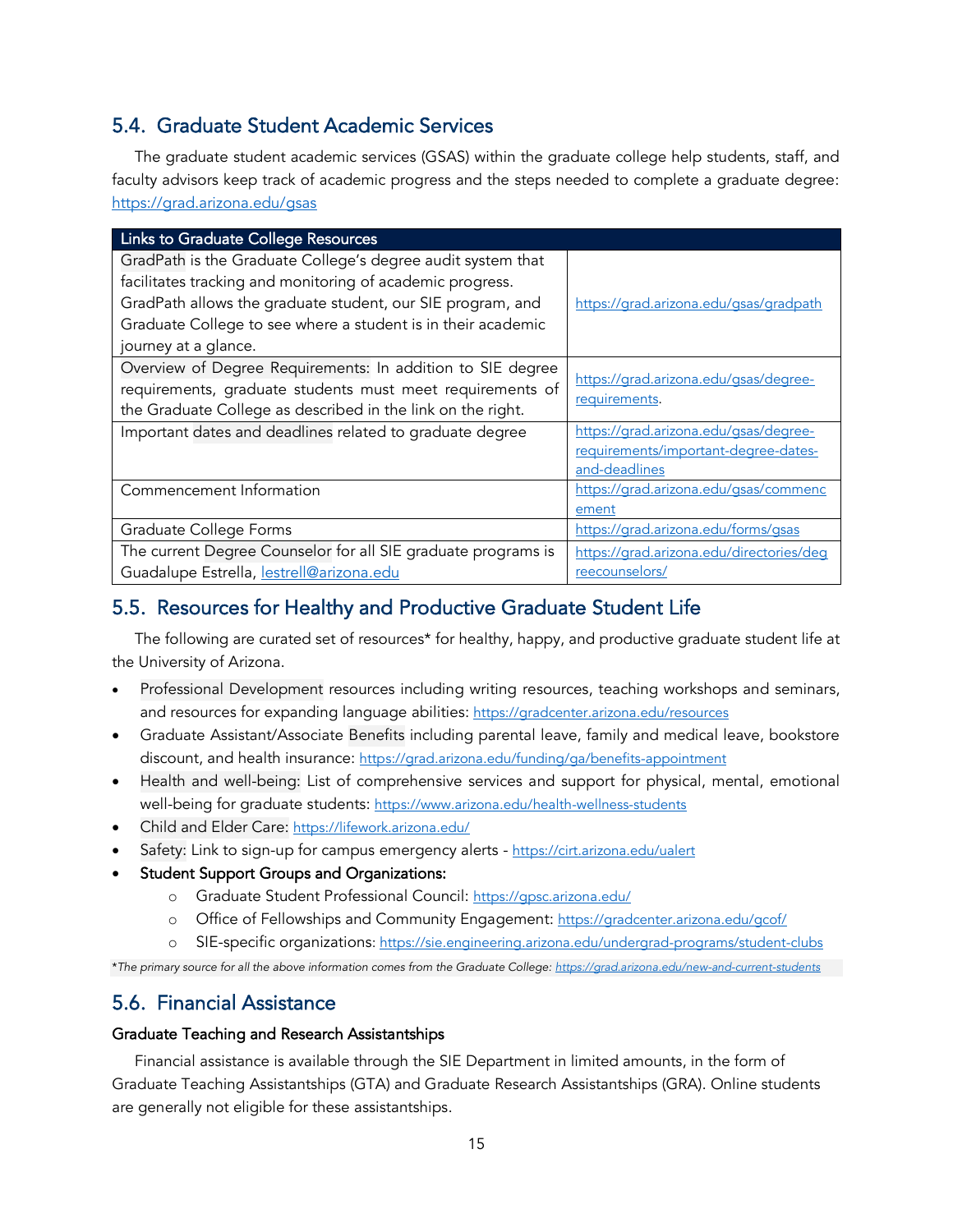- *Teaching Assistantships:* GTAs are allocated on a competitive basis, with priority given to incoming students who exhibit outstanding potential and to continuing students who are making satisfactory progress toward their graduate degree. GTAs are normally provided for a maximum of three semesters for a student in an MS degree program, or for a total of six semesters for a student pursuing a PhD.
- *Research Assistantships:* A limited number of GRAs are available for students who are exceptionally well-prepared to aid faculty research activities. Funding decisions on GRAs rest directly with those faculty members with grant funding. Interested students should discuss the availability and requirements for GRA funding with their faculty advisor.

*Minimum registration requirement for funded students:* Students funded by the SIE Department are required to be enrolled in at least nine graduate units every semester to maintain their appointment.

#### Tuition Scholarships

Each semester the SIE Department awards a limited number of tuition scholarships, which provides partial tuition waivers for graduate students. To be eligible, a student must be enrolled for nine or more graduate units, be in good academic standing, and have a GPA of 3.50.

#### Graduate Fellowships

SIE graduate students are actively considered for fellowships at the department, college, and University levels, as well as external fellowship opportunities.

- *SIE PhD Scholarship Initiative:* The Department of Systems & Industrial Engineering offers a comprehensive, merit-based, four-year scholarship to selected PhD students. The SIE PhD Scholarship Initiative recruits the most distinguished domestic and international doctoral students and offers a competitive financial package, dedicated mentoring, and professional development opportunities through engagement in world-class research, teaching and outreach. Up to three awards are made for each incoming cohort, depending on the availability of funds and the quality of applicants. Each recipient is offered a full-time graduate assistantship that includes stipend, health insurance premiums, travel support for professional conferences, and access to mentored research rotations.
- *College Fellowships:* The College of Engineering offers a range of graduate fellowships to highly qualified MS and PhD students. The SIE Graduate Studies Committee nominates current and incoming graduate students for college fellowships on a regular basis as opportunities arise.
- *University Fellowship Program:* As the flagship initiative of the Graduate College, the University Fellows program is offered to highest-ranked incoming doctoral students. Every year, the SIE Graduate Studies Committee nominates two incoming doctoral students. More information on this program can be found here: [https://gradcenter.arizona.edu/university-fellows-program.](https://gradcenter.arizona.edu/university-fellows-program)
- *Funding and Financial Information from the Graduate College:*<https://grad.arizona.edu/funding>

# <span id="page-15-0"></span>6. Information for Prospective Graduate Students

### <span id="page-15-1"></span>6.1. Graduate Admissions

For regular admissions, applicants should have a bachelor's degree in engineering, mathematics, physical sciences, or a related field. Application for admission is made by applying through GradApp: